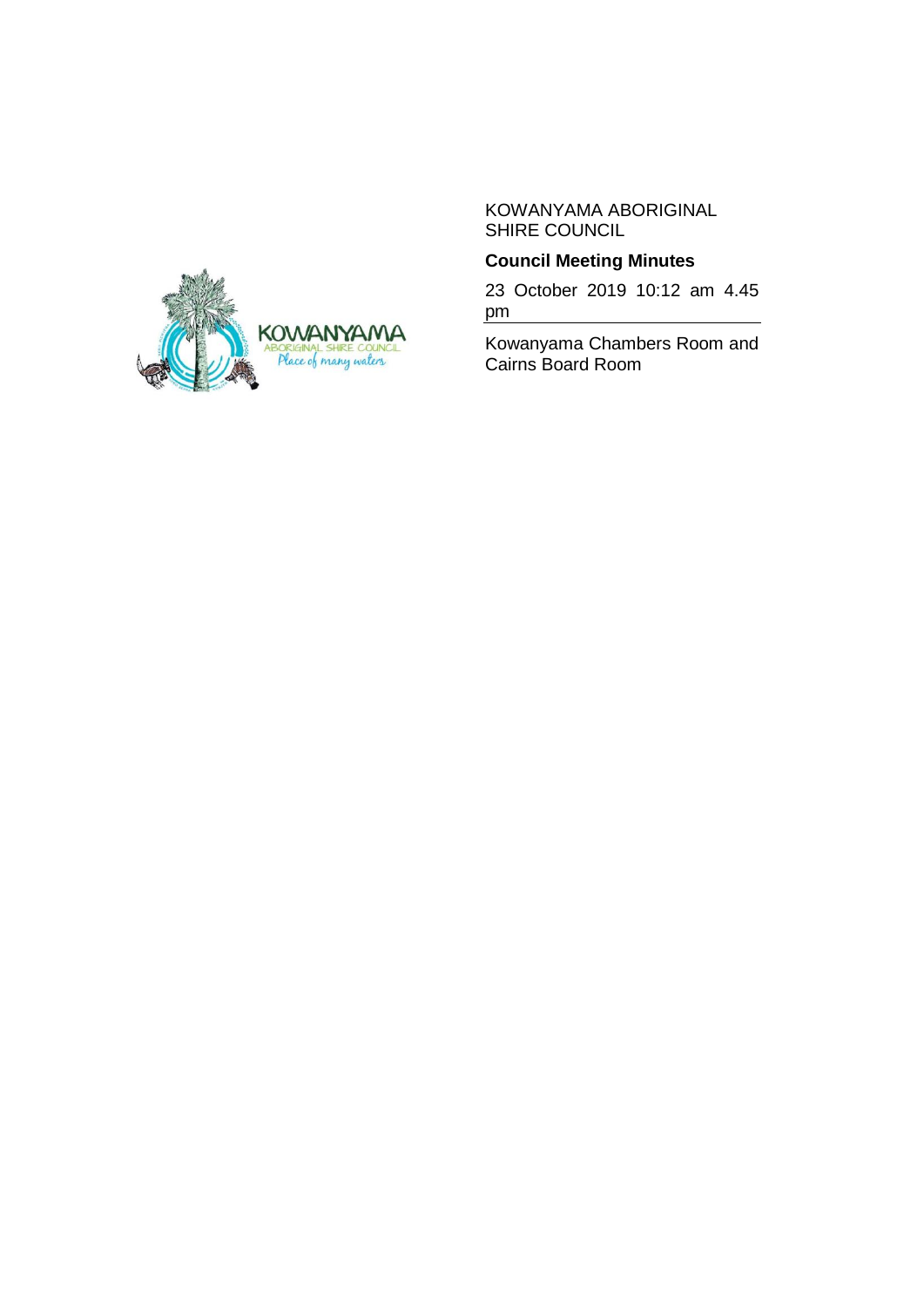# **Present:**

**Councillors** Mayor Michael Yam (Chair) Cr Territa Dick (Deputy Mayor) Cr John Fry Cr Wendy Wust, Councillor

# **Executive**

Gary Uhlmann, Chief Executive Officer Katherine Wiggins, Executive Manager Governance and Operations (EMGO) Nicola Strutt, A/Executive Manager Finance (EMF) Chris Delaney, Executive Manager Human Resources (EMHR) Jacqui Cresswell, A/Executive Manager Infrastructure Works Projects, (A/EMIWP) Kevin Bell, A/Executive Manager Community Services, (A/EMCS)

# **Apologies**

Cr Teddy

# **Other**

# **1) Welcome & Apologies**

The Mayor welcomed Councillors to the meeting.

| <b>RESOLUTION – That Council accept the apology from</b> | <b>Moved Cr Yam</b>                            |
|----------------------------------------------------------|------------------------------------------------|
| Cr Teddy for absence at this meeting.                    | <b>Seconded Cr Dick</b>                        |
|                                                          | <b>All in Favour:</b><br><b>MOTION CARRIED</b> |

*Cr Fry left the room 10.16am – 10.18am*

# **2) Updates to Councillor Register of Interest or Related Parties**

NIL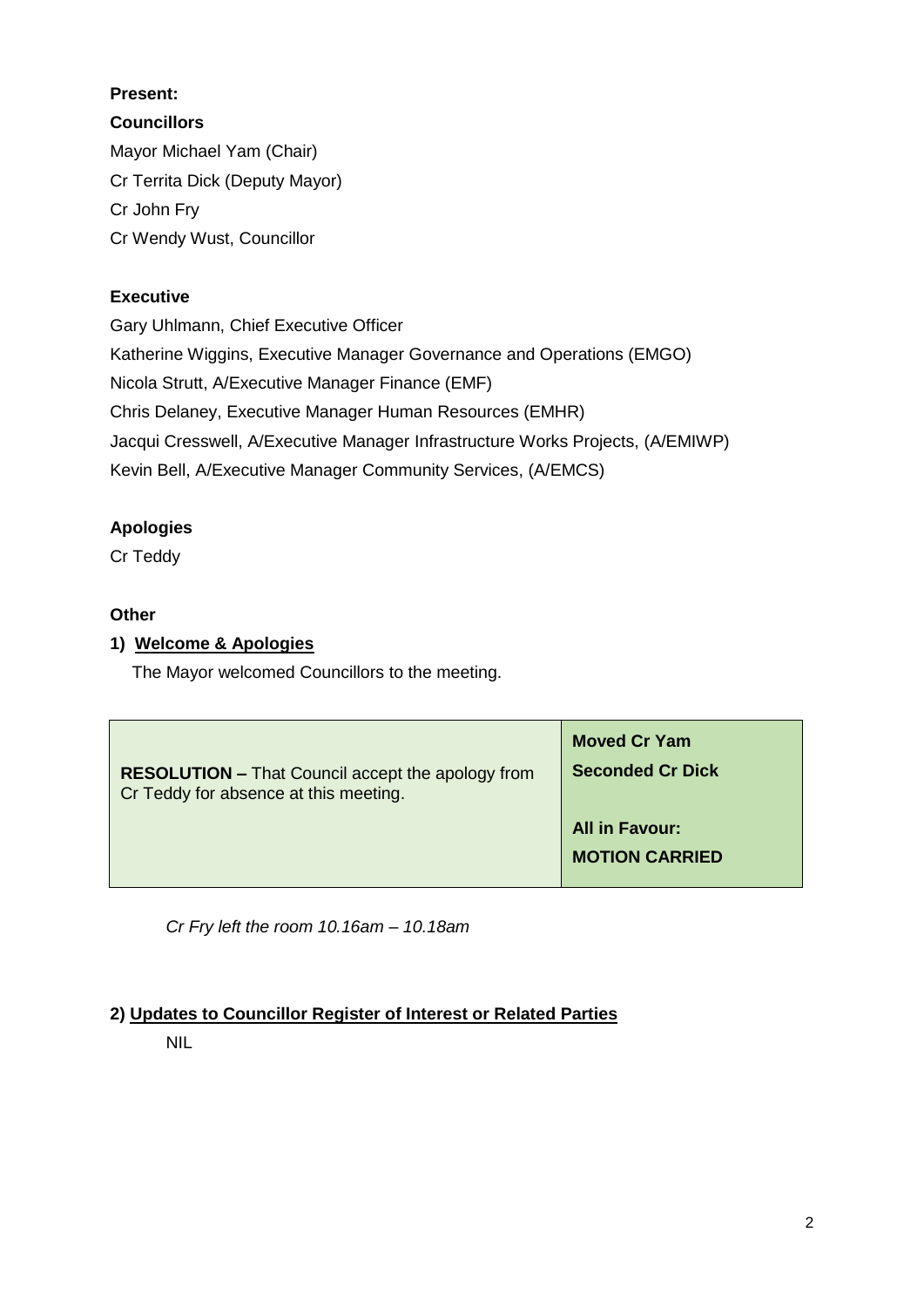### **3) Minutes from Previous Council Meetings**

| <b>RESOLUTION - Minutes</b><br>Minutes from Council Meeting 23rd September, 2019<br><b>Minutes</b> | <b>Moved Cr Yam</b><br><b>Seconded Cr Fry</b> |
|----------------------------------------------------------------------------------------------------|-----------------------------------------------|
| That the above minutes be adopted as true and                                                      | <b>MOTION CARRIED:</b>                        |
| accurate.                                                                                          | All in favour                                 |

| <b>RESOLUTION - Minutes</b><br>Minutes from Special Council Meeting 4 <sup>th</sup> October,<br>2019 | <b>Moved Cr Wust</b><br><b>Seconded Cr Yam</b> |
|------------------------------------------------------------------------------------------------------|------------------------------------------------|
| <b>Minutes</b>                                                                                       |                                                |
| That the above minutes be adopted as true and                                                        | <b>MOTION CARRIED:</b>                         |
| accurate.                                                                                            | All in favour                                  |
|                                                                                                      |                                                |

### **4) Action Items from Council Meeting**

a) Ms Wiggins presented the actions from the August Council meeting.

b) Ms Wiggins presented the "All Current Action Items".

Councillors went through action items from previous meetings. No questions or comments were made on the outstanding items on the Register. Executive Team will continue working on the outstanding items to make sure that they are actioned in a timely manner.

#### **Action Item**

A/EMCS – Liaise with family to name the football ground and present to November Council Meeting.

#### **Action Item**

A/EMWIP – To review options to fund a Mens Shed Coordinator.

### **5) Departmental Updates**

#### **a) CEO Update**

- Council is continuing its track record of success in providing improved facilities and services for community and community members.
- The recent opening of the Sports Complex and the accompanying football and softball carnivals were a great success.
- The roads program approvals have finally been received and work has commenced.
- Planning will ensure that the problems encountered this year will not occur next year. We are currently building a partnership with the QRA to ensure all processes are fast tracked next year.
- The MOU with Carpentaria Shire has been finalised.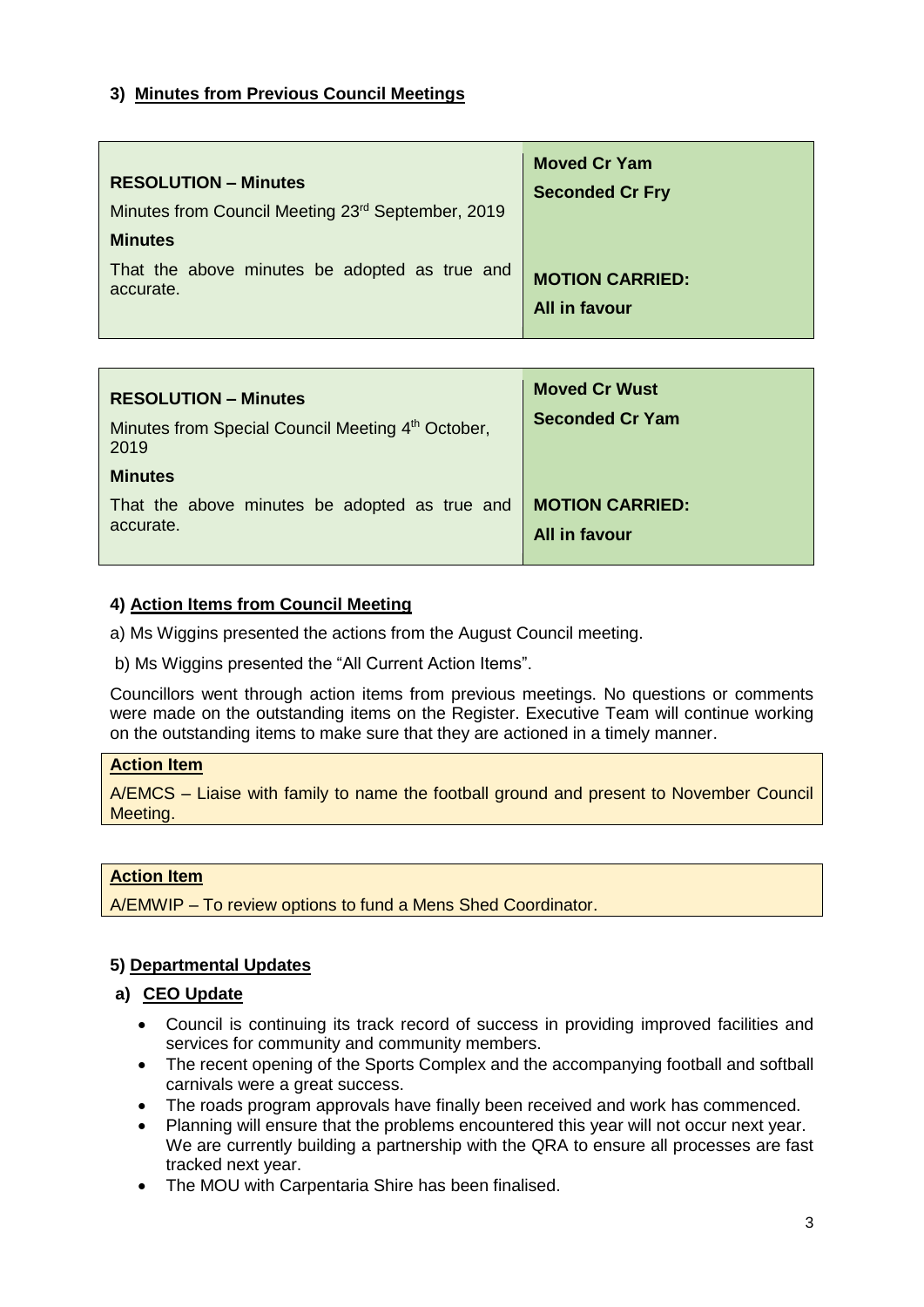- The airport terminal is progressing well and is on schedule for completion in December.
- There are a range of building and refurbishment projects such as the New Carpenters Shed, the Well Being centre and a retainer issued for the design of the new Women's Activity Centre.
- All of these projects are helping to provide additional employment opportunities for community members.
- There is a strong focus on the business entities run by Council with the Blue Café reopening, the bakery operating well and the workshop repairing vehicles, plant and equipment that has not been operational for some time.
- The funding agreement for the provision of the 4 wheel drive bus for on country activities has now been signed with DATSIP and purchasing processes will now commence.
- The CEO and Council have been attending workshops with TCICA and the LGAQ on a range of strategic issues including One Claim activities and Disaster Management planning and preparation for the wet season.
- The major frustration continues to be the repair of the pool facility where there are ongoing delays from the insurance company with the insurance claim and despite numerous attempts, funding requests to repair the rest of the facility have not been successful.

*Cr Dick left the room 11.18am-11.27am*

#### **Action Item**

EMGO – Provide information on our website of what has been achieved by our Council.

#### **Action Item**

CEO – MOU for road between PDR and Oriners with relevant Local Councils.

#### **Action Item**

CEO – Liaise with Justice Group regarding current Justice Model, with a view to reviewing the Terms of Reference of the group.

#### **Action Item**

A\EMCS – Review programs that could be implemented in Kowanyama to reduce offending and increase social and emotional well-being of young people in community.

#### **Governance and Operations**

Ms Wiggins provided a monthly update for Governance and Operations.

#### **Newsletter**

Currently working with a firm "Zakazukha" to produce our newsletters. The next newsletter will be published in November, the next copy will be published in February prior to the election. Concept one was voted for the design.

#### **Annual Report**

The annual report has been finalised for this year and is presented at the meeting today. **Operational Plan Review**

Our progress towards our 2019-2020 Operational Plan has been reviewed and is being presented at the meeting today.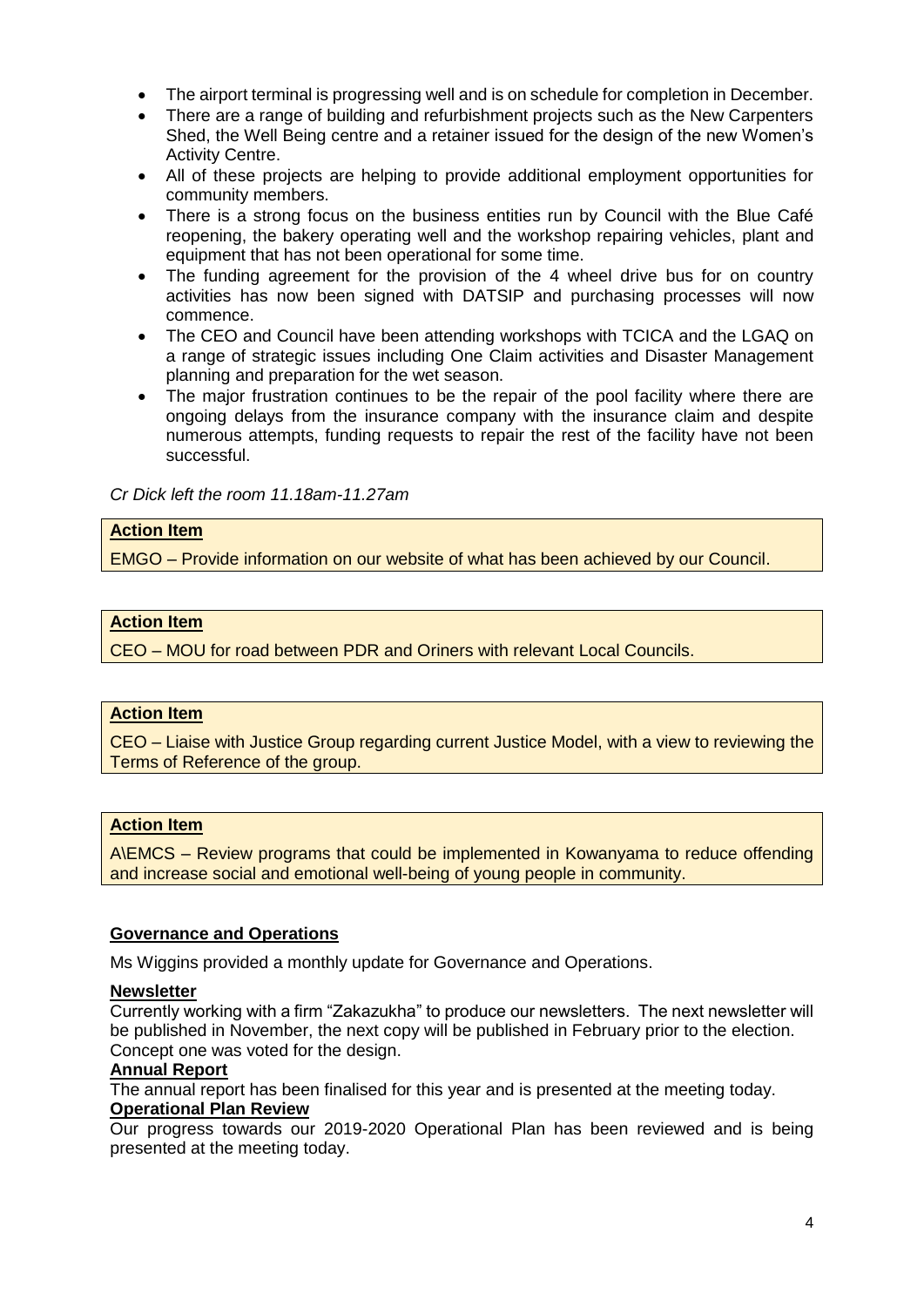### **Records Management Officer**

Jessica Cook, our Records Management Officer, has commenced and will be working from the Cairns office.

#### **Project Officer**

A Project Officer will be recruited in the following weeks.

#### **One Claim**

Council met with Preston Law who advised that the township was not overly impacted by the claim. There may be more implications to Sefton and Oriners.

### **b) Finance**

Ms Strutt provided a monthly update for Finance.

### **Financial Report October 2019**

A monthly Finance report for the month of September 2019 has been prepared. Key points from the September 2019 YTD report are as follows:

- net operating result is a \$831k deficit, this is \$487k more than budget
- actual operating income is \$160k lower than budget
- actual operating expenditure is \$327k higher than budget
- Untied Cash Funds balance is \$6,601k

### **Credit Card Acquittal**

Council's credit card acquittals are currently being prepared and will be presented at the November meeting

### **c) Infrastructure Works & Projects**

Ms Cresswell provided a monthly update for Infrastructure Works and Projects.

#### **Works -Roads**

Contract has been awarded to successful tenderer, R&K Civil, for both town streets and rural roads, works to commence 2nd week October.

#### **Works - Building Services**

Building Services team continue to be extremely busy with ongoing BAS upgrade & maintenance programs along with internal and external works. The new infrastructure administration officer, Yvonne Smart, commenced work 21 October.

Our 2 local building apprentices continue to work on site at the Airport Terminal with contractors undertaking technical trade components our team cannot currently provide to our apprentices. **Men's Shed** *–* Works continuing with the CCTV and telephone to be installed.

**Airport Terminal Stage 2-** Works are continuing to schedule with potential completion date pre Christmas.

**Indigenous Communities Critical Infrastructure Program** – Works are continuing with contractors due on site late October.

**Workshop** – The temporary workshop manager, along with a temporary mechanic, continue to complete vehicles. There have been a number of issues identified that negatively impact on profit margin and business development, the acting EMIWP will continue to work with the team to ensure 'best practice' and increase profits.

**Parks and Garden -** The team continue to undertake work as requested. The A/EMIWP will continue to monitor and work with Rise regarding the trainees.

#### **Action Item**

A/EMWIP – Source funding after obtain information from Cr Wust for Street lights/solar lights.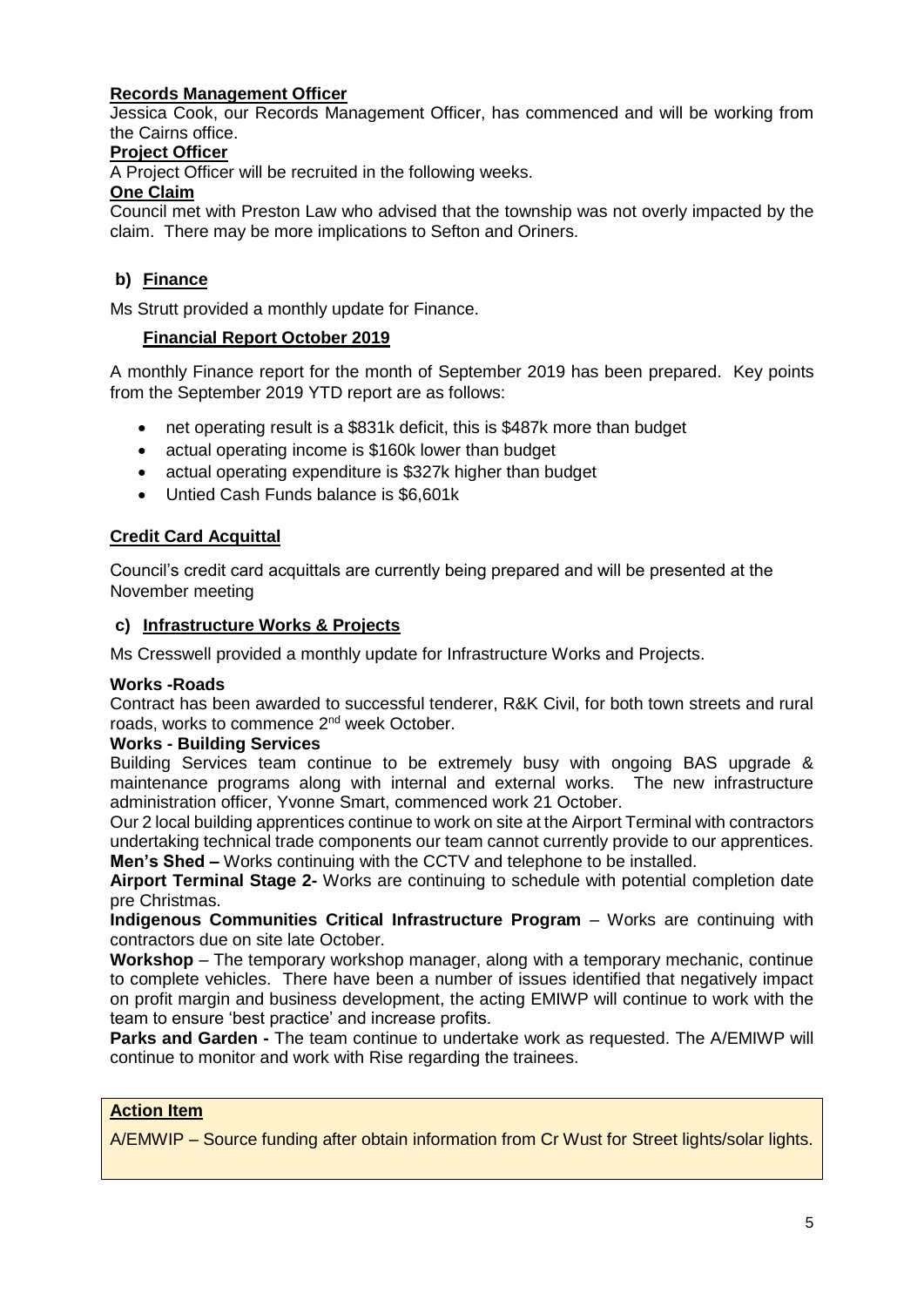### **d) Community Services**

The Community Services Team has been working well together over an extremely busy period for the team. Team meetings across different sectors have been held for the Line Managers and key staff to discuss service delivery and identify strengths, weaknesses and gaps in services to community. This process will be key to ensuring strong outcomes and best case practice across all services.

**Aged Care** – Aged Care Staff continue to provide quality services to all clients

**Women's Shelter** - Has had a busy September with the Coordinator moving on from Council. Recruitment has been strategic and we have since awarded the job with the new coordinator set to start at the end of October. We have also began accreditation process across the service by engaging a consultant to undertake compliance measures and policy writing across the Kowanyama Women's shelter/Women's services space.

**Women's Meeting Place** - Council have signed off on service agreement and will look begin to plan operations and infrastructure works shortly.

**Family Engagement Officer** – Started the last week of September and began to assists with School holiday workshops.

**Centrelink** – DHS have again postponed their visit due to sorry business implications, we are working together to schedule a new visit to provide support to staff and clients.

**Sport and Recreation and Youth Engagement/Playgroup** – S&R have had a busy September with the team running multiple programs and events over the Month. The team ran its first Community Rugby League/Women's Softball Ball event which collaborated with our community NAIDOC and saw over 1000 people attend the opening of the new Kowanyama Sports Precinct. The team also ran a school holiday program and regular vacation care activities. September saw the appointment of our new Youth and Family Engagement Officer whom we are very excited to have join the team.

#### **Staff are rostered to reflect required hours of operation.**

Multisport program Monday- Thursday 3:00pm – 6:00pm Friday Multisport program 1:00 pm- 5:30pm (alternate weeks) Friday Disco 6:00pm-10:00pm (alternate weeks) Playgroup Monday to Friday 9:00am – 1:00pm Men's Group Tuesday fortnightly 5:30pm – 7:00pm Women's Group Tuesday fortnightly 5:30pm – 7:00pm Community Gym Open Monday – Thursday 4:00pm – 6:00pm

#### (Pool remains closed until further notice – no staff rostered to this)

**Post Office** – 1 permanent Post Office Assistant has been employed with training underway, we have 1 back up manager is available and fully trained. There are 3 casual back up staff available for the post office.

**National Disability Insurance Scheme (NDIS)** - The National Disability Insurance Agency (NDIA) remote area team visited this month to conduct Community Connector training. This visit also included discussion around closing the NDIS access gap in Kowanyama and the team met with stakeholders in community to present (NDIS) access information. Our Training also included a lunch with the Mayor and CEO and discussion around (NDIS) service capacity and resources for participant capacity building.

*Cr Wust left the room 12.29 – 12.31pm Lunch 12.36 – 1.05pm Cr Dick returned at 1.22pm*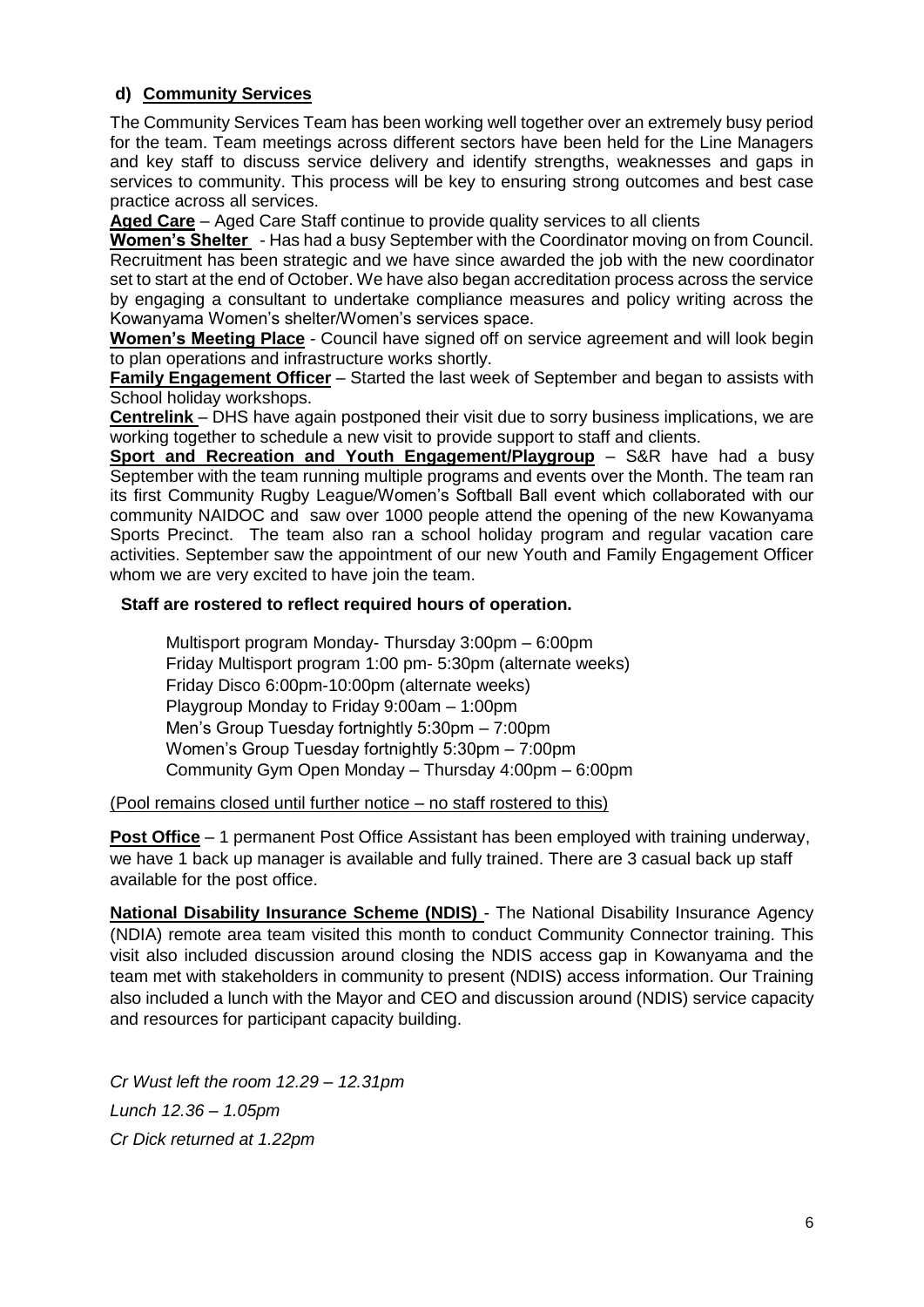Preston Law provided a presentation on the "One Claim" matter.

| <b>RESOLUTION-</b><br>In relation to the Kowanyama Township Area, Council<br>accepts the position of the State and Applicant on the<br>basis that:-                                                                                                                                                                                                                                                                                                                                     | <b>Moved Cr Fry</b><br><b>Seconded Cr Wust</b> |
|-----------------------------------------------------------------------------------------------------------------------------------------------------------------------------------------------------------------------------------------------------------------------------------------------------------------------------------------------------------------------------------------------------------------------------------------------------------------------------------------|------------------------------------------------|
| (a) only the People determined to hold native title<br>in the Kowanyama Part C Determination<br>(QUD6119/1998) hold connection over the areas<br>within Kowanyama Aboriginal Shire Council's<br>local government area (the Township); and<br>(b) the same rights and interests determined in<br>Kowanyama Part C Determination<br>(QUD6119/1998) exist in relation to the<br>Kowanyama Local Government Area.<br>Council resolves to:<br>(a) advise the Court that it wishes to take an | <b>All in Favour:</b><br><b>MOTION CARRIED</b> |
| active role in the separate question hearing<br>limited to questions of law and accepts the<br><b>Statement of Accepted Facts and Disputed</b><br>Issues filed by the State;<br>(b) once the level of funding is established,<br>consider what extent Council should participate<br>in the Separate Question Hearing.                                                                                                                                                                   |                                                |

Preston Law advised if any Traditional Owners wanted to become respondent's to the matter they would need to file an application. Other law firms could assist with that.

### **e) Human Resources (EMHR)**

Ms Delaney provided a monthly update for Human Resources.

Staff numbers: 131 Current advertised Vacancies: 1 Current Workers Compensation Claims: nil

### **Key Details**

- Current vacancies:
	- o Executive Manager Infrastructure Works and Projects
	- o Roads Crew Supervisor
	- o Executive Manager Community Services *advertised (currently shortlisting)*
	- o Project Officer *advertised*
	- o Parks and Gardens Coordinator *– (currently shortlisting)*
	- o Administration Officer *– Cairns - interviews scheduled*
	- o Workshop Manager *Temporary manager engaged*
	- o Groundsperson Swimming Pool and Recreation Precinct –*on hold*
	- o *Community Police – interviews scheduled for 16/10/219*
- *New Appointments:*
	- o Family Engagement Officer Sereana Tuqiri
	- o Women's Services Co-ordinator Helen Connelly Commencing 28/10/2019
	- o Records Officer Jessica Cook Commencing in Cairns 17/10/2019
	- o Infrastructure Administration Officer Yvonne Smart Commencing 21/10/2019
	- o Bakery Assistant Terrance Bernard
	- o Blue Café Assistants:
		- Lillian Temple
		- Juanita Flower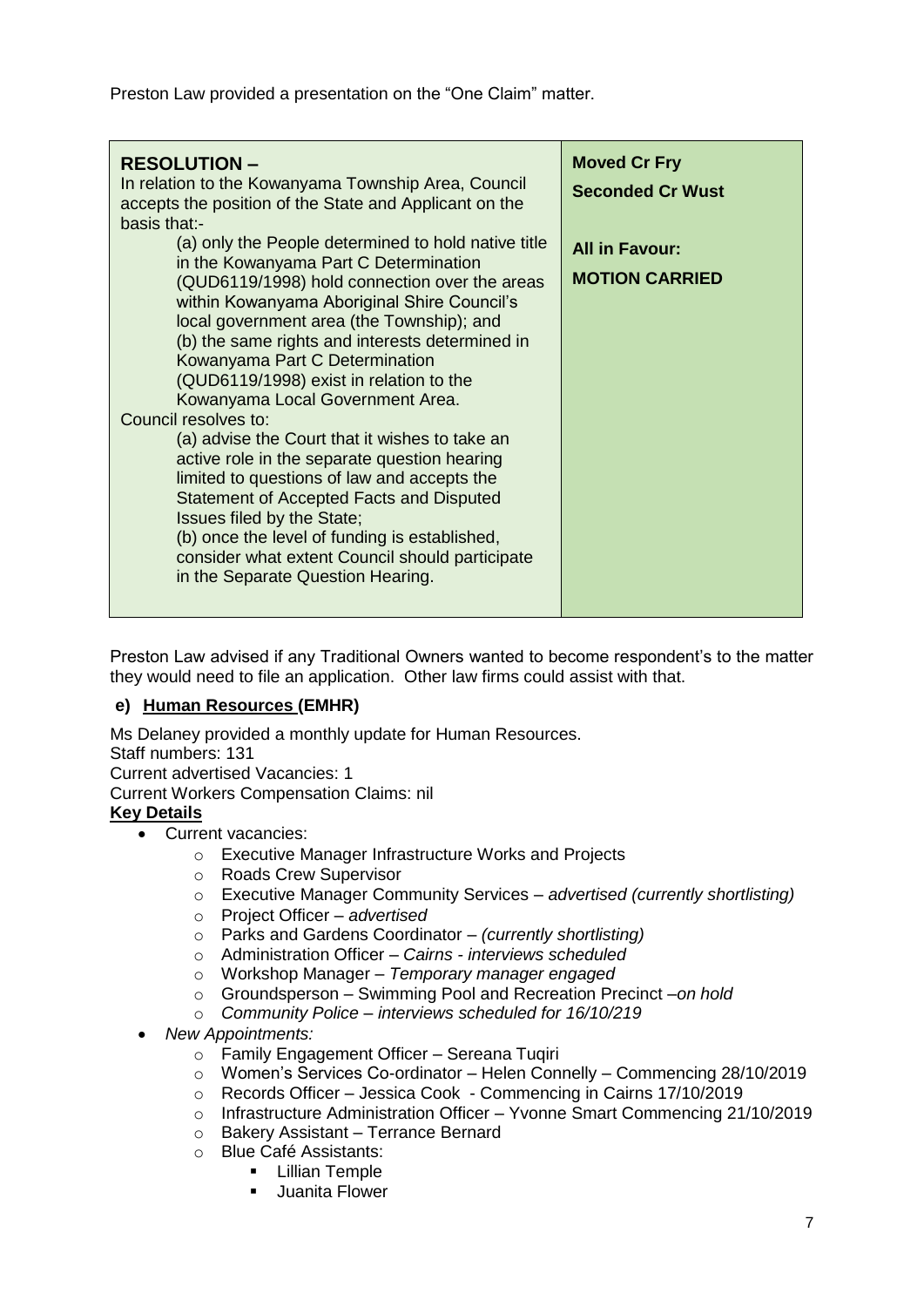- o DRFA Roads Crew Camp Kitchen Hands
	- Lesina Flower
	- Lisa David
	- Martika Hiles
	- Parissa Aidan
- Training: No new training in September, still awaiting the outcome of the 2019/2020 First Start Program allocations.
	- o Julius Bernard Cert III Carpentry
- A request has been placed for 6 Apprenticeships/Traineeships under the 2019/2020 First Start Program. Advice on the outcome will be provided in the next few weeks.

There has been 1 incident reported for the past 4 months. The matter is being looked into.

### **Action Item**

EMHR – Speak to Rise regarding staff for Road Camp.

### **Action Item**

EMHR – To provide 'Communications and Social Media Policy' to Line Managers to remind them about appropriate use of social media.

The Royal Australian Airforce together with The Royal Australian Army gave a presentation to Council requesting permission and assistance with Exercise Christmas Drop.

Date 4<sup>th</sup> December 2019 between 09.00am and 12noon.

To provide gifts for the community for all age groups.

*Cr Dick 2.39 – 2.50pm and Cr Fry 2.39pm – 2.41pm left the room*

### **6) Information Report**

#### **a) Alcohol Management Plans (EMGO)**

Ms Wiggins presented the report.

Ms Wiggins advised that one of council's operational plan goals is for the Alcohol Management Plan to be reviewed:

### *Review of Alcohol Management Plan (AMP)*

- o *Advocate for a review of the AMP, including research into the short and longterm social, health and economic impacts of fining and charging community members*
- o *Collaborate with community groups, and Local, State and Federal government departments to ensure the AMP meets the needs of community*

Over the past two years council has been calling for the AMP to be reviewed and has discussed this at various meetings with State and Federal Ministers, MPs and public servants.

On the 3 September, DATSIP provided details of an "AMP review" to council, and stated that the AMPs were being "refreshed", but that they were broadly working and only "minor" amendments would be considered.

The details provided by DATSIP have been reviewed by the Executive and the following concerns have been highlighted: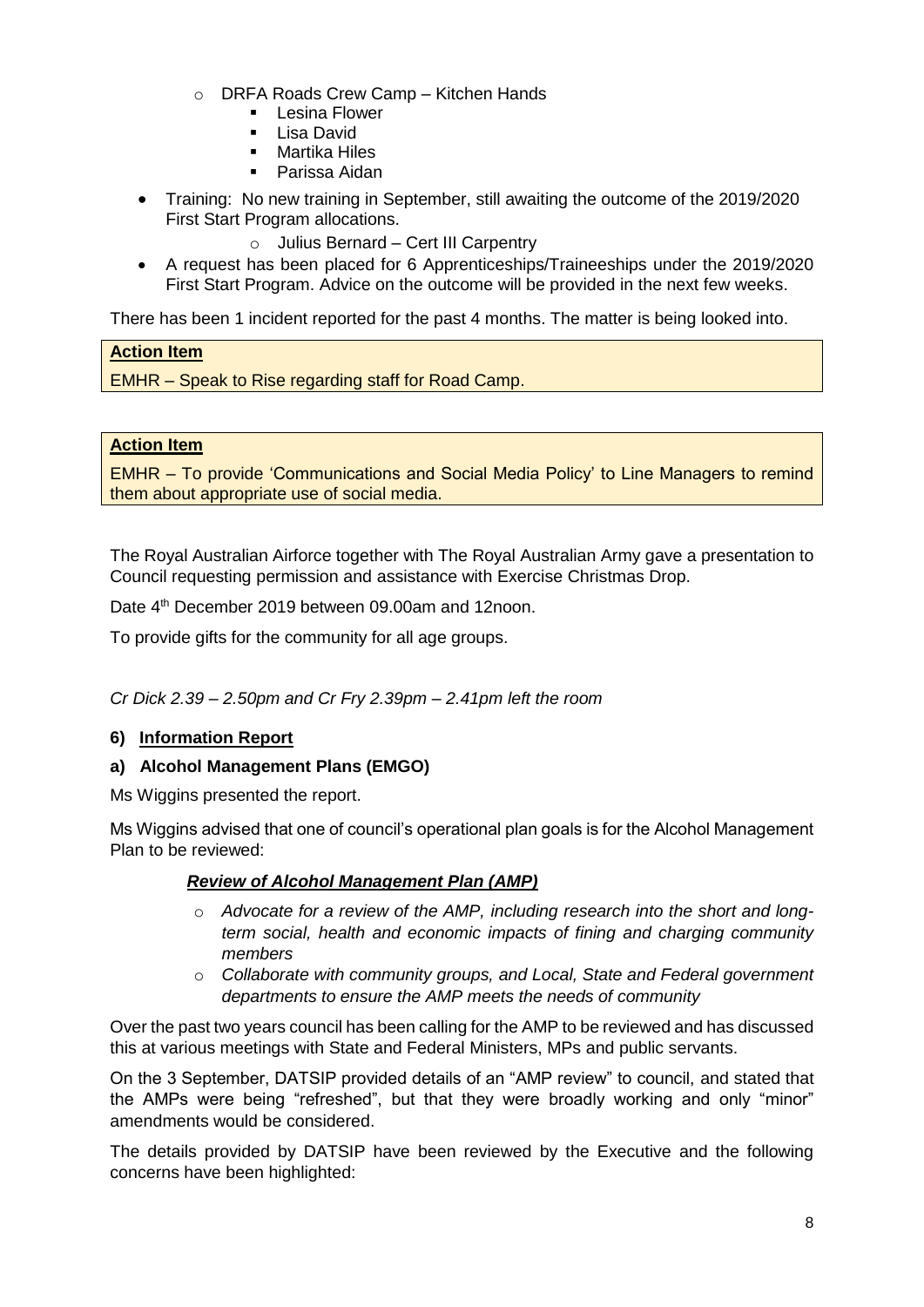- The potential detrimental impact to the economy does not appear to have been included in the review.
- That council was not involved in information gathering for the review

#### **b) Information Report Thriving Communities (EMGO)**

Ms Wiggins presented the report.

In recent months the Department of Aboriginal and Torres Strait Islander Partnerships (DATSIP) have stated that it was their intention to roll out a "Thriving Communities" strategy across Cape York (also known as Tracks to Treaty).

The Thriving Communities strategy aims to create groups across Cape York and the Torres Strait that will advise on the particular needs of the community.

On 26 June 2019 Dr Chris Sarra, Director General DATSIP, met with council to discuss the board idea of Thriving Communities. There were concerns put to Dr Sarra.

- That local Councillors were already representatives of Kowanyama
- That Kowanyama already had a Justice Group and Health Action Team so whether an additional group would be necessary.
- That an additional group would create an unnecessary  $4<sup>th</sup>$  tier of government and increase bureaucratic costs, thus dilute the amount of funding that could be directly provided for the benefit of community.
- Whether the Thriving Communities groups would be elected
- Whether the Thriving Communities groups would remove decision making from local councils
- Whether Thriving Communities would delay decision making.

On 3 September DATSIP provided further details of the Thriving Communities strategy to council**.** Dr Chris Sarra noted in that correspondence that**:**

"As you are aware, Local Thriving Communities aims to build on the existing strengths of communities, and increase self-determination and empowerment as part of reframing the relationship between remote and discrete Aboriginal and Torres Strait Islander communities and the Queensland Government"

Cr Wust and Cr Fry confirmed that they did not agree with the model as it stands. It was agreed that concerns should be noted to TCICA and request further discussion in that form.

#### **Action Item**

EMGO – Contact TCICA to request "Thriving Communities" is discussed at next meeting.

Cr Wust left the room 3.05pm – 3.07pm Cr Wust left the room 3.09pm – 3.11pm

#### **c) Agenda Report – Master Plan (EMGO)**

Ms Wiggins presented the report.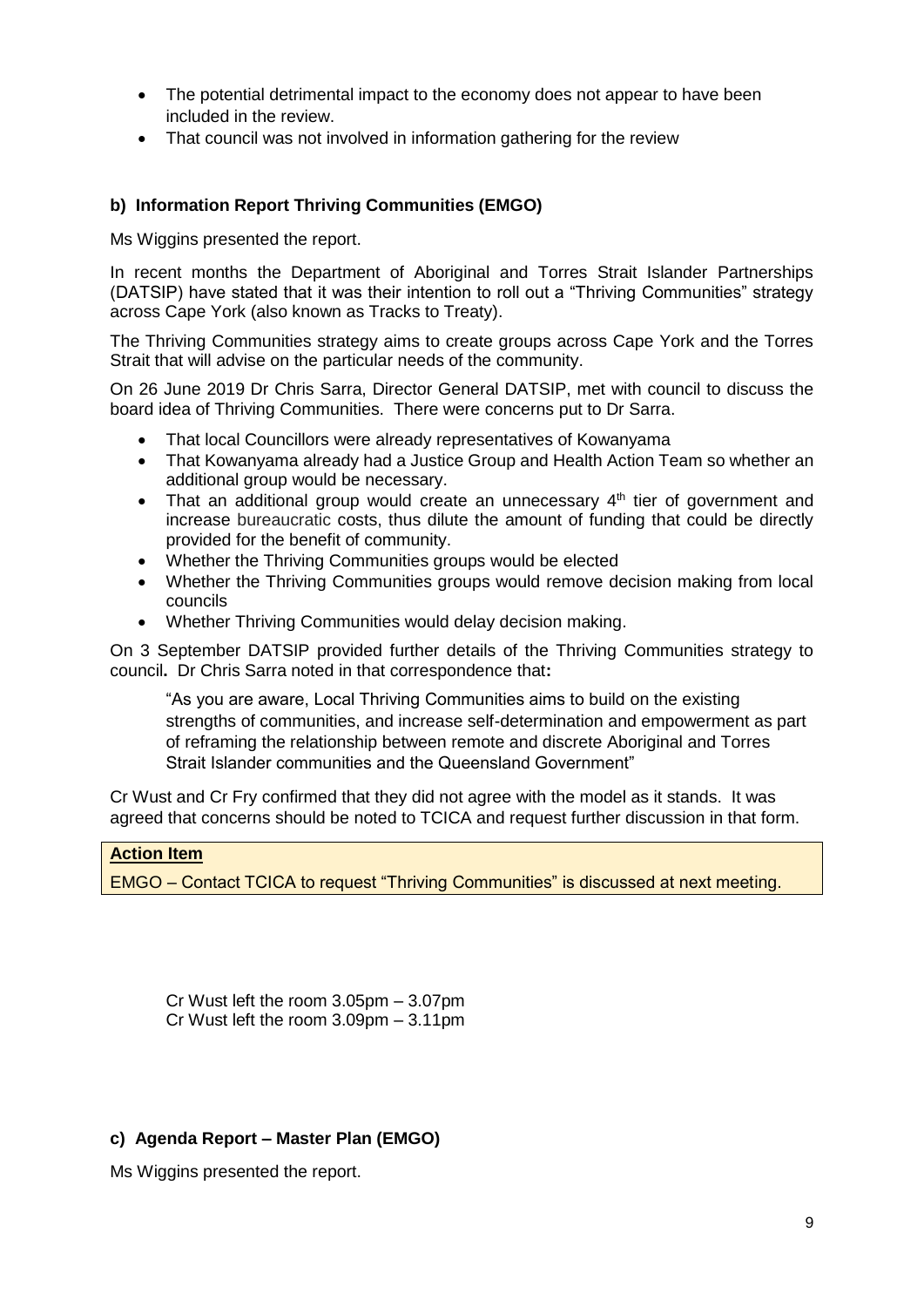In recent months the Department of Aboriginal and Torres Strait Islander Partnerships (DATSIP) have been developing a Masterplan for Kowanyama. The purpose of the Masterplan is to provide a long term planning document that will inform where new infrastructure is built.

Council endorsed the Masterplan at the August 2019 Council meeting. DATSIP have now amended some final costing figures for the projects as below, therefore the plan needs to be re-endorsed.

### Relocation of Batching Plant

Was \$2,330,736 in August plan, now "the cost of the project is subject to detailed investigation and has not been costed as part of the Master Plan"

Industrial Bypass Road

Was \$5,288,285 in August Plan, now "\$230,738"

| <b>RESOLUTION - That Council</b>                                                                                                                          | <b>Moved Cr Yam</b>     |
|-----------------------------------------------------------------------------------------------------------------------------------------------------------|-------------------------|
| (a) endorses the Kowanyama Master Plan, in its<br>current form, acknowledging that it will be reviewed<br>and amended to align with the changing needs of | <b>Seconded Cr Dick</b> |
| the community,                                                                                                                                            | <b>MOTION CARRIED:</b>  |
| (b) endorses the Kowanyama Master Plan as a<br>policy of Council in support of the Kowanyama<br>Aboriginal Shire Council Planning Scheme 2012,<br>and     | All in favour           |
| (c) delegates authority to the CEO to make minor<br>amendments to the Kowanyama Master Plan from<br>time to time.                                         |                         |

# **d) Agenda Report Operational Plan Final Q1 Review (EMGO)**

Ms Wiggins presented the report.

The purpose of an Annual Operational Plan is to set the projects that Council employees will be working on during the year to ensure that employees can effectively plan projects and to ensure council employees use resources as agreed by the Council. The projects contained in the Operational Plan are linked to the annual budget (which also needs to be approved by council).

As per the Local Government 2012 Regulations, every three months (a quarter) the Chief Executive Officer must present a written assessment of the local government's progress towards implementing the annual operational plan.

The first quarter of this financial year was 1 July 2019 to 30 September 2019.

Self-assessment updates from the Executive Managers have been provided.

| <b>RESOLUTION - That Council endorse the 2019-2020</b> | <b>Moved Cr Dick</b>                    |
|--------------------------------------------------------|-----------------------------------------|
| <b>Operational Quarter 1 Review.</b>                   | <b>Seconded Cr Yam</b>                  |
|                                                        | <b>Motion Carried:</b><br>All in favour |

#### **Action Item**

CEO – With EMGO will ensure that the self-assessment is more rigorous.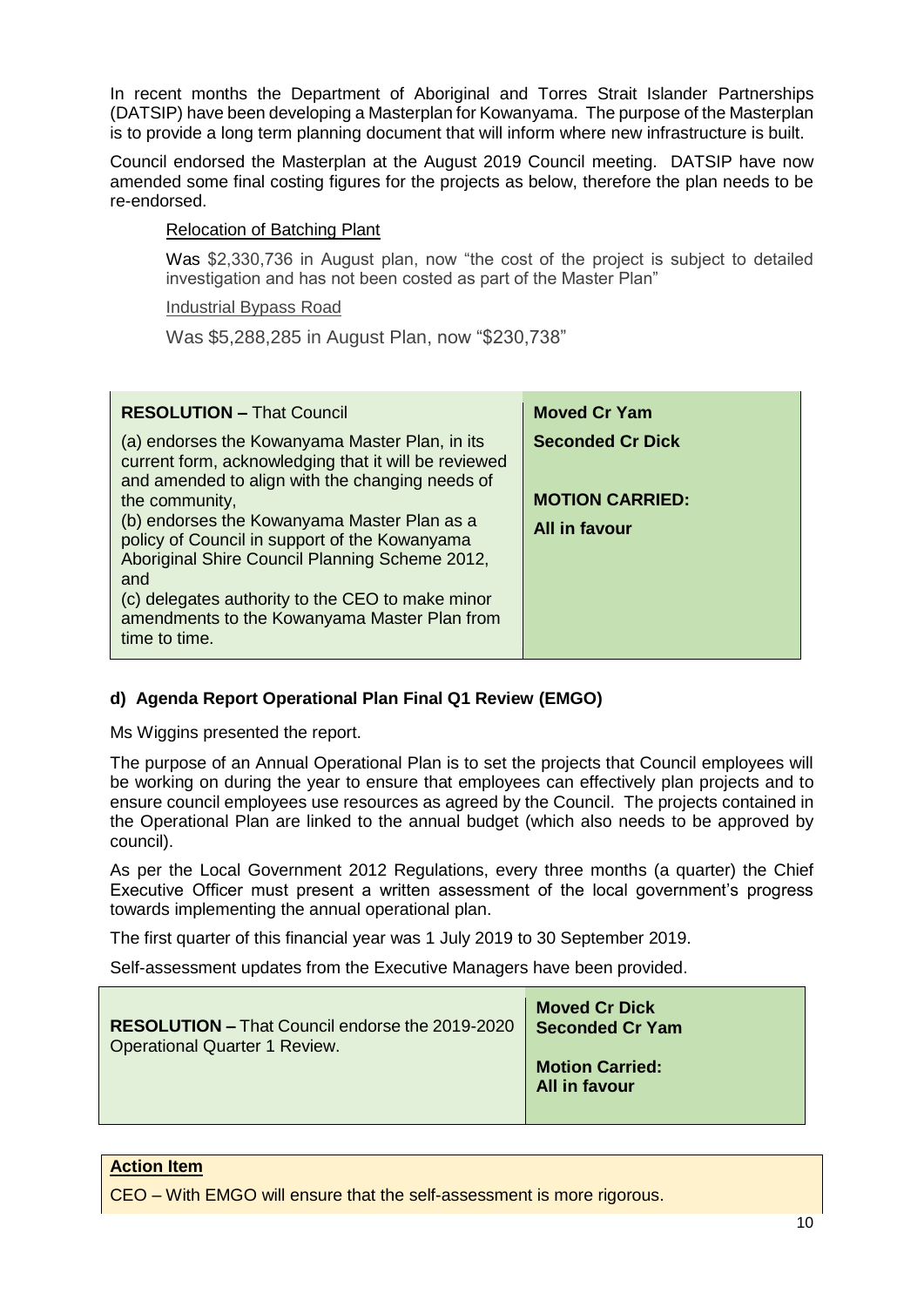### **e) Community Grants (A/EMWIP)**

Ms Cresswell presented the report for a Community Grant for Tania Major Consulting for an arts project.

Kowanyama is the only community on the Cape not involved in arts and craft space. This project will assist in the following objectives:

- Increase Youth/Adult Engagement/CDP participation in RISE Activities by providing something new and fresh to Kowanyama participants.
- Increase the knowledge and skills of participants in the various artistic genres; sculpture, photography and painting.
- Enhance skills and creative capabilities outside of current projects and value add to current creative projects
- Have Kowanyama people's Art and Culture exhibited at the 2020 Cairns Indigenous Art Fair (CIAF). (Platform for economic growth)
- Team building, developing a sense of place through the Art gang and community pride through community sculptures and local exhibition

Council agreed "in kind" contribution could be provided, but cash contribution was not to be provided.

| <b>RESOLUTION - That Council endorse "in kind"</b><br>contribution up to \$5000 to Tania Major Consulting for the | <b>Moved Cr Wust</b><br><b>Seconded Cr Fry</b> |
|-------------------------------------------------------------------------------------------------------------------|------------------------------------------------|
| The Kowanyama Arts and Cultural Aspiration Building and                                                           |                                                |
| Mentoring Project, towards rent, electricity and opening                                                          | <b>Motion Carried:</b>                         |
| night expenses, not to include wages payments.                                                                    | All in favour                                  |

#### **f) Agenda Report Annual Report 2018-2019 (EMGO)**

Ms Wiggins presented the report.

As per the Local Government Regulation 2012, Section 182 (1) a local government must prepare an annual report for each financial year and adopt it within 1 month after the day the auditor-general gives the auditor-general's audit report about the local government's financial statements for the financial year to the local government.

Council's certified financial statements were provided by Queensland Audit Office on the 27 September 2019 therefore Council's Annual Report should be adopted at this (October 2019) Council Meeting.

The annual report has been developed in accordance with the Department of Local Government, Racing and Multicultural Affairs Annual Report Checklist, and in collaboration with Council staff.

| <b>MOTION CARRIED:</b> | <b>RESOLUTION - That Council endorse the Kowanyama</b><br>Aboriginal Shire Council 2018-2019 Annual Report. | <b>Moved Cr Wust</b><br><b>Seconded Cr Yam</b> |
|------------------------|-------------------------------------------------------------------------------------------------------------|------------------------------------------------|
|                        |                                                                                                             | <b>All in Favour</b>                           |

#### **7) Closed Business**